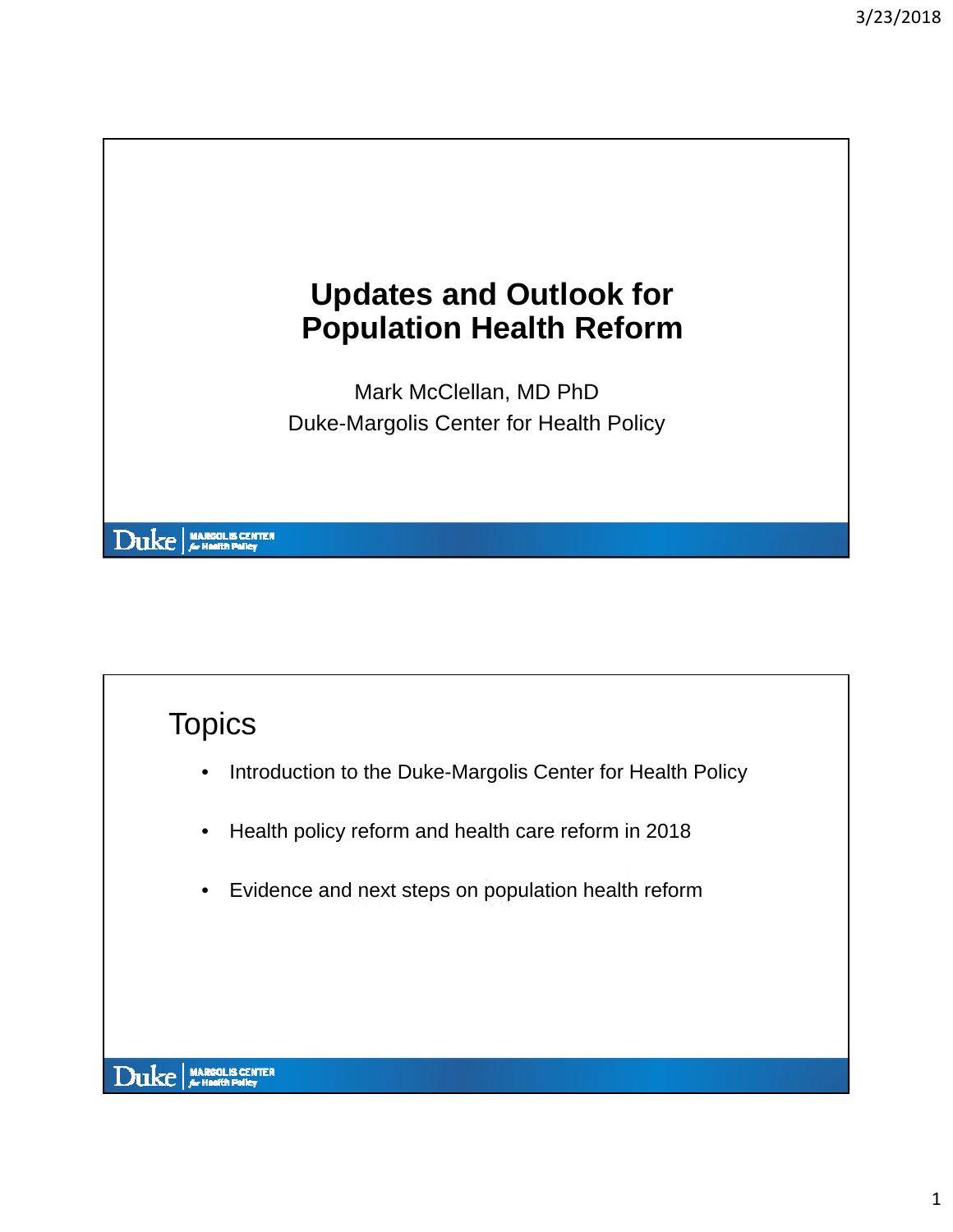

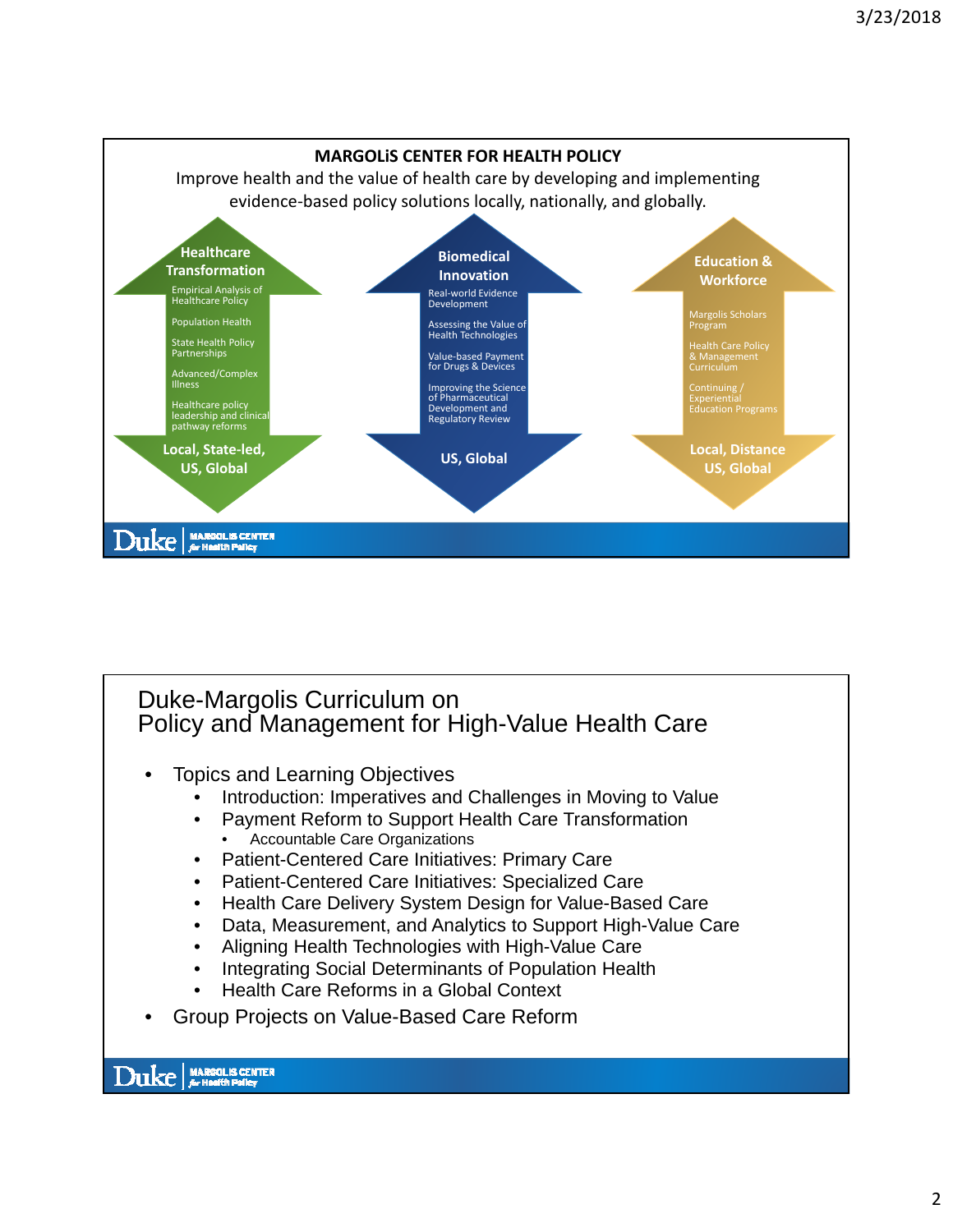

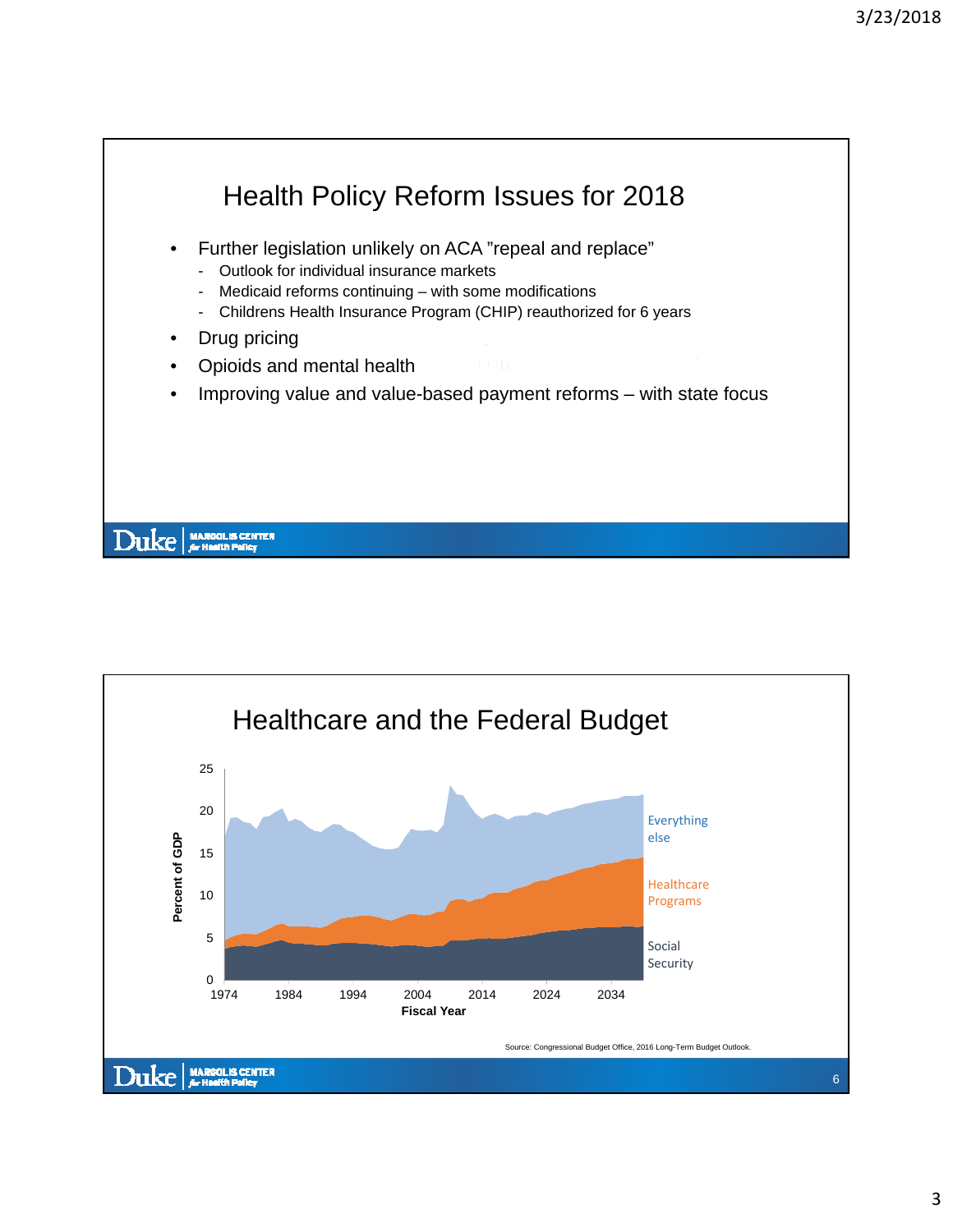

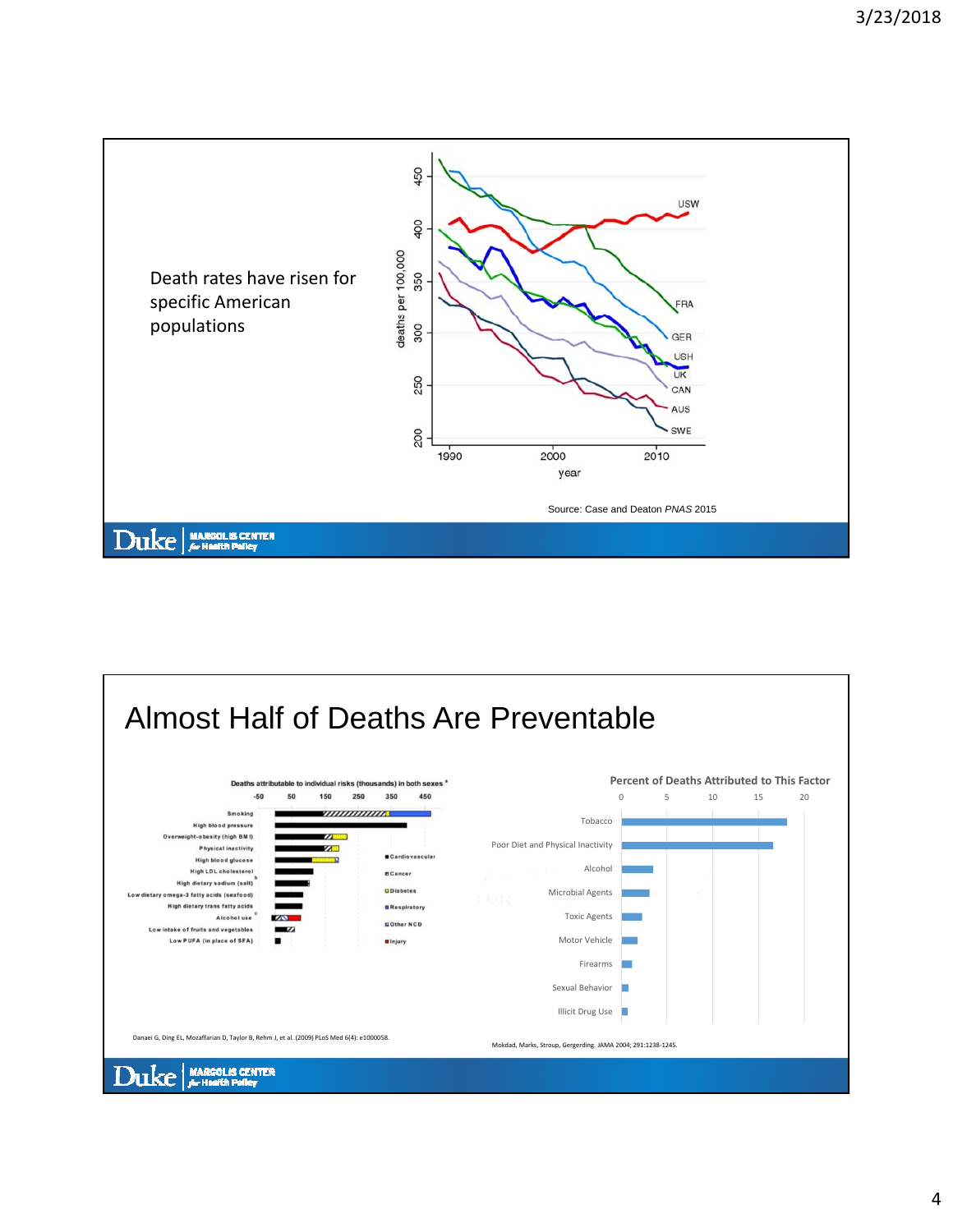

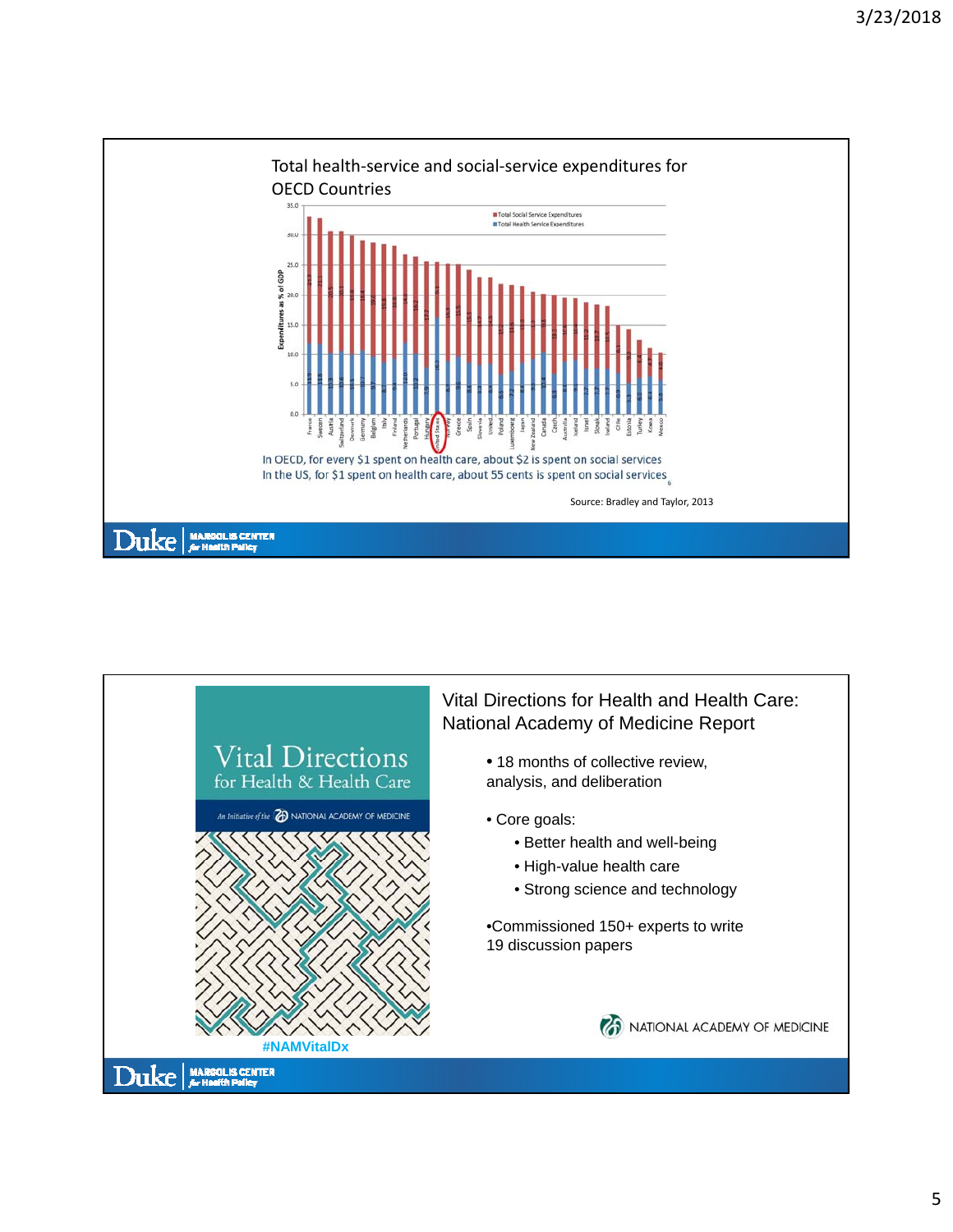

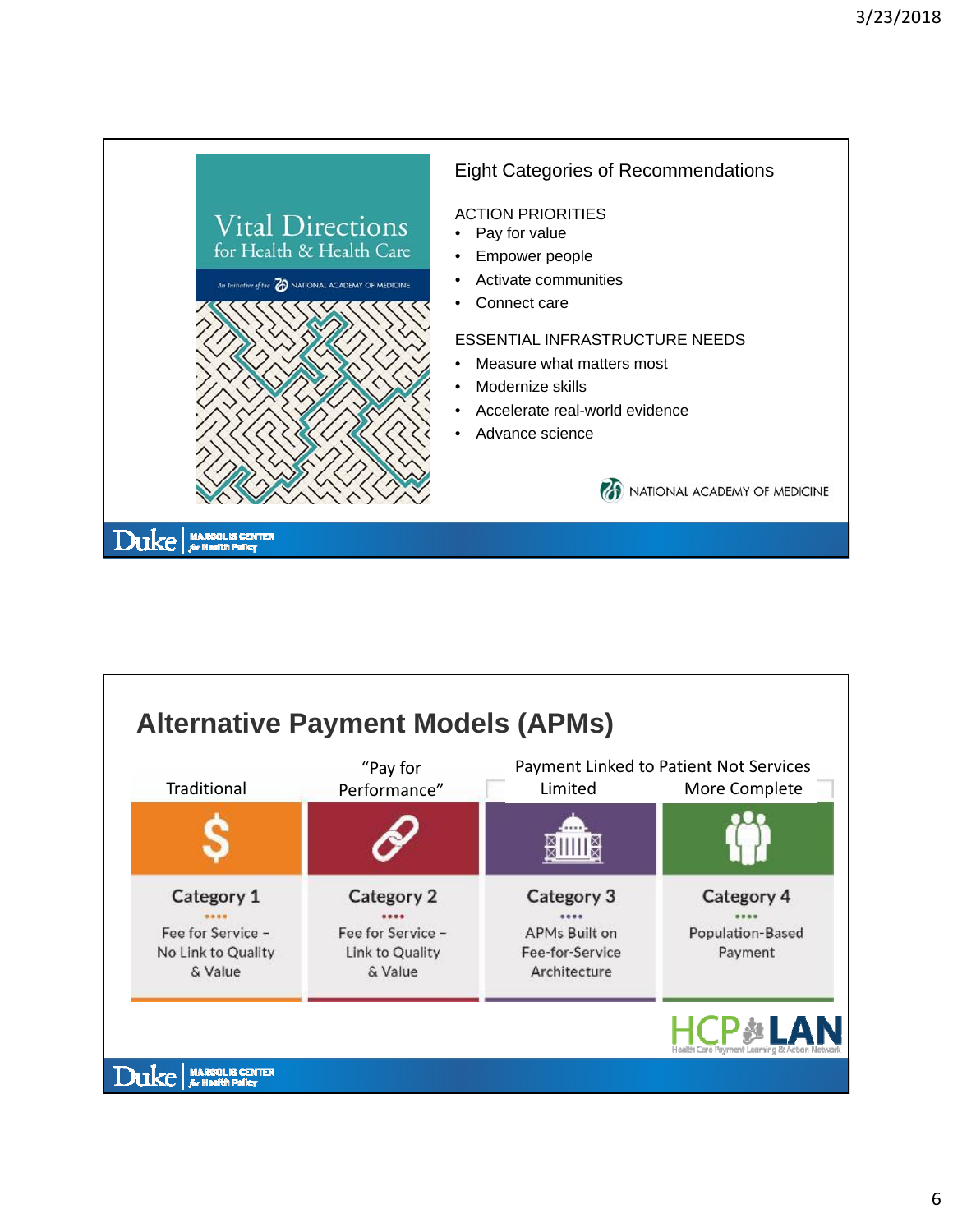

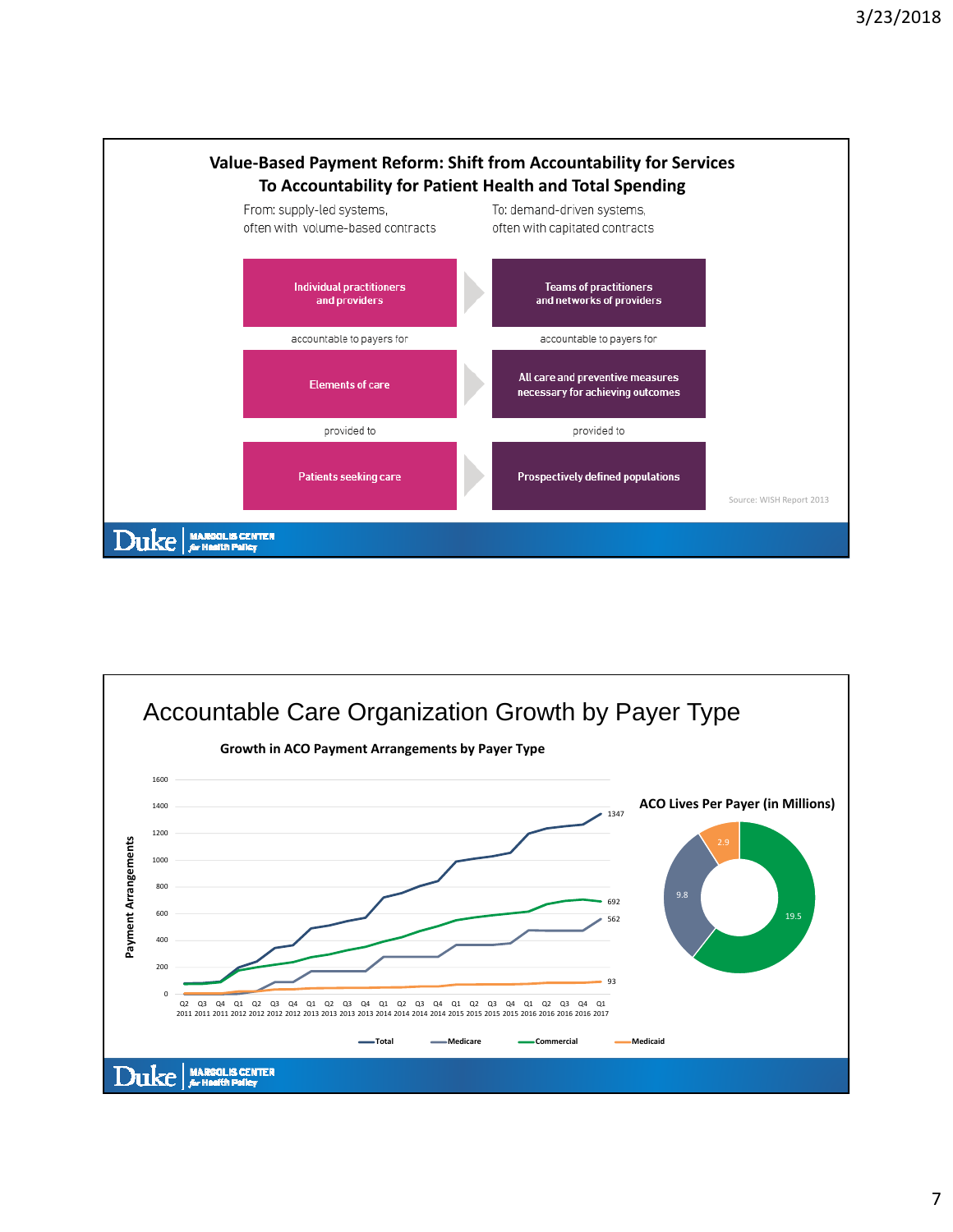

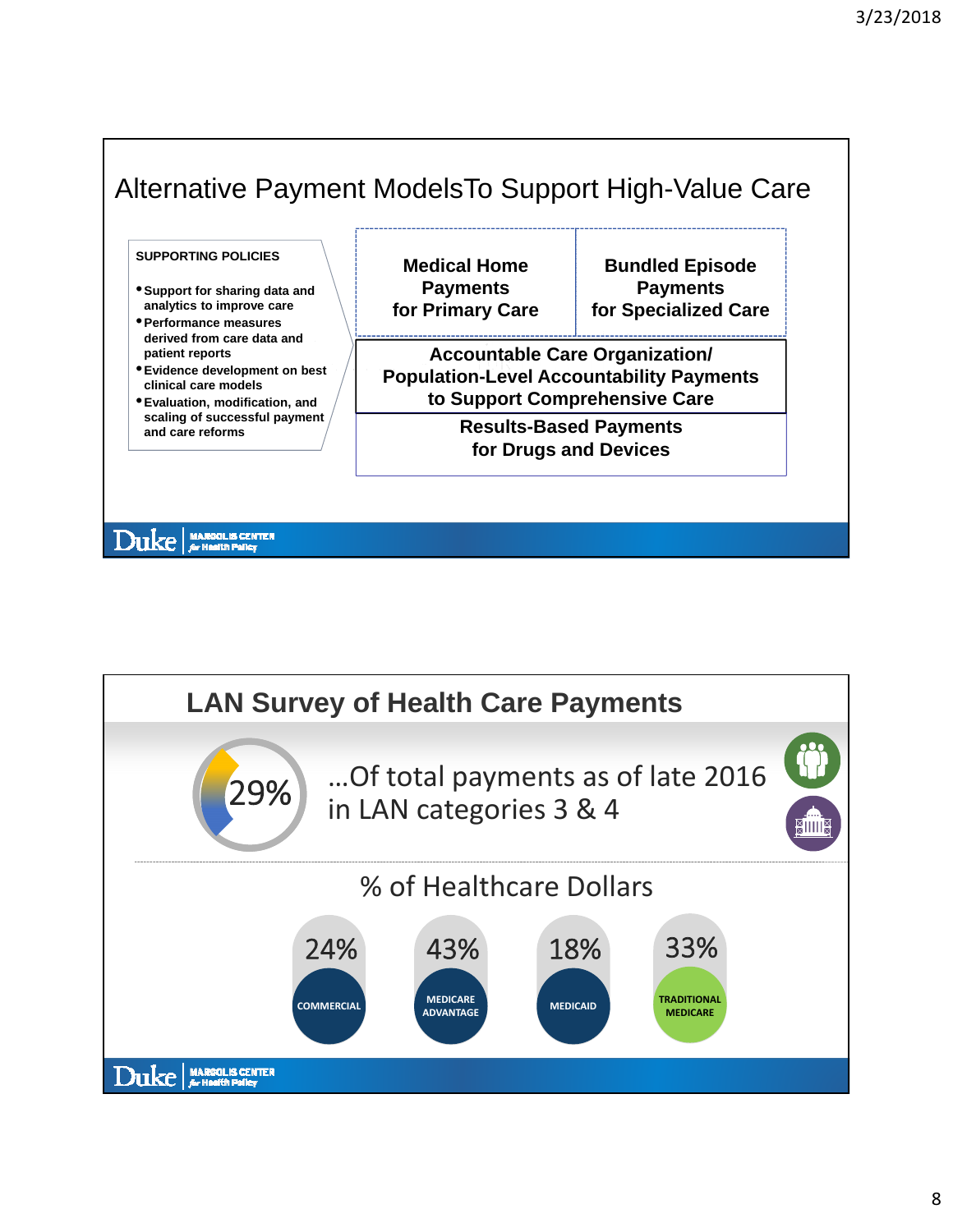

New Health Care Organizational Competencies Needed to Succeed in Value-Based Care Models

| <b>Leadership and Governance</b>                                                                                                 |                                                                |
|----------------------------------------------------------------------------------------------------------------------------------|----------------------------------------------------------------|
| Board, leadership, staff engagement in patient value goals<br>$\bullet$<br>Organizational structure reflects patient value focus | <b>Finance</b>                                                 |
|                                                                                                                                  | Adequate capital to support new care models, risk<br>$\bullet$ |
|                                                                                                                                  | Financial tracking and reform modeling<br>$\bullet$            |
|                                                                                                                                  |                                                                |
| <b>Care Models</b>                                                                                                               |                                                                |
| Patient centered care pathways<br>$\bullet$                                                                                      | <b>Health IT</b>                                               |
| Longitudinal care coordination and teams<br>$\bullet$<br>Continuous quality and safety improvement                               | Aligned IT infrastructure                                      |
|                                                                                                                                  | Key data sharing including patients                            |
|                                                                                                                                  | Analytics to stratify and assess care interventions            |
|                                                                                                                                  |                                                                |